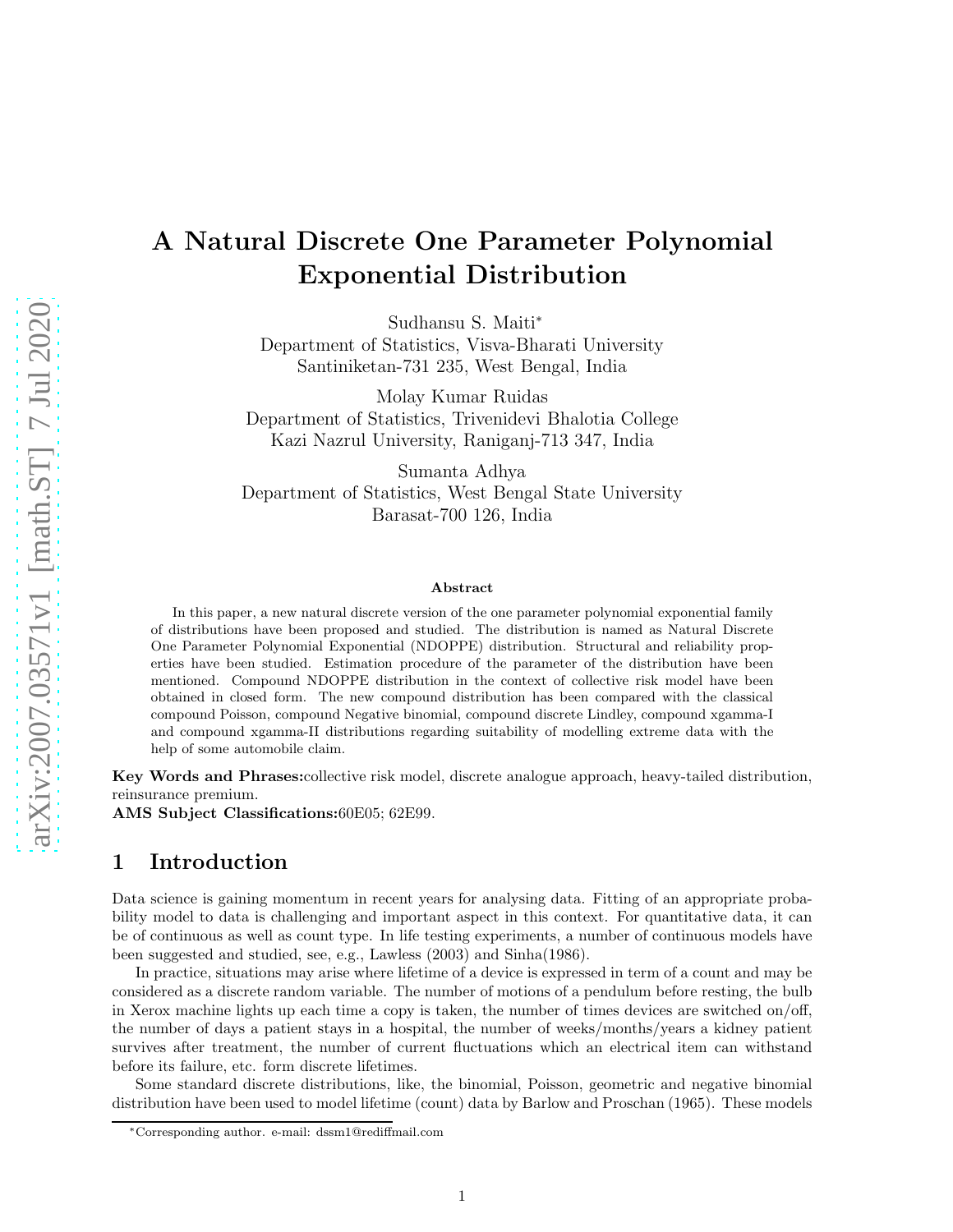are too restrictive. For example, the Poisson model is not appropriate as it imposes the restriction of equi-dispersion and the binomial model imposes the restriction of under-dispersion.

As a consequence, various models have been prescribed using discrete concentration and discrete analog approaches that are less restrictive (see, Nakagawa and Osaki (1975), Famoye (1993), among others). Some recent discrete distributions are due to Stein and Dattero (1984), Roy (2002,2003,2004), Krishna and Pundir (2009), Jazi et al. (2010), Gomez-Deniz (2010), Gomez-Deniz and Calderin-Ojeda (2011), Bakouch et al. (2014), Maiti et al. (2018), among others. Though there are a number of less restrictive discrete distributions, still there is room for constructing more flexible discrete lifetime distributions to suit for analysing various types of count data.

Bouchahed and Zeghdoudi (2018) has proposed a continuous distribution, called the one parameter polynomial exponential (OPPE)distribution, that is an unified approach in generalizing the Lindley's distribution [c.f., Lindley (1958)]. The Lindley distribution is considered to be more flexible than the exponential distribution, a popular lifetime model used in industry circle [c.f., Ghitaney et al (2008)]. The probability density function (pdf) of the OPPE random variable is given by

$$
f_X(x,\theta) = h(\theta)p(x)\exp(-\theta x), \theta > 0, \quad x > 0,
$$
\n(1.1)

where,  $h(\theta) = \frac{1}{\sum_{k=0}^{r} a_k \frac{\Gamma(k+1)}{\theta^{k+1}}}$ ,  $p(x) = \sum_{k=0}^{r} a_k x^k$ . The pdf can also be written as

$$
f_X(x,\theta) = h(\theta) \sum_{k=0}^r a_k x^k \exp(-\theta x) = \frac{\sum_{k=0}^r a_k \frac{\Gamma(k+1)}{\theta^{k+1}} f_{GA}(x;k+1,\theta)}{\sum_{k=0}^r a_k \frac{\Gamma(k+1)}{\theta^{k+1}}},
$$
(1.2)

where  $f_{GA}(x; k+1, \theta)$  is the pdf of a gamma distribution with shape parameter  $(k+1)$  and scale parameter θ, and  $a_k$ 's are known non-negative constants and r is a known positive integer. The distribution is a finite mixture of  $(r + 1)$  gamma distributions.

The cumulative distribution function (cdf) of the random variable is

$$
F(t) = \frac{\sum_{k=0}^{r} a_k \frac{\Gamma(k+1)}{\theta^{k+1}} \Gamma(k+1, \theta t)}{\sum_{k=0}^{r} a_k \frac{\Gamma(k+1)}{\theta^{k+1}}}, \theta > 0, \ t > 0,
$$
\n(1.3)

where  $\Gamma(m,t) = \frac{1}{\Gamma(m)} \int_0^t \exp(-x) x^{m-1} dx$ .

A random variable X is said to have a natural discrete one parameter polynomial exponential (NDOPPE) distribution with success probability  $\theta$ , if its probability mass function (pmf) is given by

$$
p(x; \theta) = \frac{\sum_{k=0}^{r} a_k \frac{\Gamma(k+1)}{\theta^{k+1}} f_{NB}(x; k+1, \theta)}{\sum_{k=0}^{r} a_k \frac{\Gamma(k+1)}{\theta^{k+1}}}, \ x = 0, 1, 2, ..., 0 < \theta < 1
$$

$$
= \frac{\sum_{k=0}^{r} a_k \frac{\Gamma(k+1)}{\theta^{k+1}} (x+k)(1-\theta)^x \theta^{k+1}}{\sum_{k=0}^{r} a_k \frac{\Gamma(k+1)}{\theta^{k+1}}}, \tag{1.4}
$$

where  $f_{NB}(x; k+1, \theta)$  is the pmf of a negative binomial distribution with number of success  $(k+1)$  and success probability  $\theta$ , and  $a_k$ 's are known non-negative constants and r is a known positive integer. The distribution is a finite mixture of  $(r + 1)$  negative binomial distributions. The pmf can also be expressed as

<span id="page-1-0"></span>
$$
p(x; \theta) = h(\theta)p(x)(1 - \theta)^x, \ 0 < \theta < 1, \ x = 0, \ 1, \ 2, \ \dots \tag{1.5}
$$

where,  $h(\theta) = \frac{1}{\sum_{k=0}^{r} a_k \frac{\Gamma(k+1)}{\theta^{k+1}}}$ ,  $p(x) = \sum_{k=0}^{r} a_k \Gamma(k+1) \binom{x+k}{x}$ . The cdf of the random variable is

$$
F(x; \theta) = \frac{\sum_{k=0}^{r} a_k \frac{\Gamma(k+1)}{\theta^{k+1}} I_{\theta}(x, k+2)}{\sum_{k=0}^{r} a_k \frac{\Gamma(k+1)}{\theta^{k+1}}},
$$
\n(1.6)

where,  $I_p(m, n) = \frac{1}{B(m, n)} \int_0^p x^{m-1} (1-x)^{n-1} dx$ .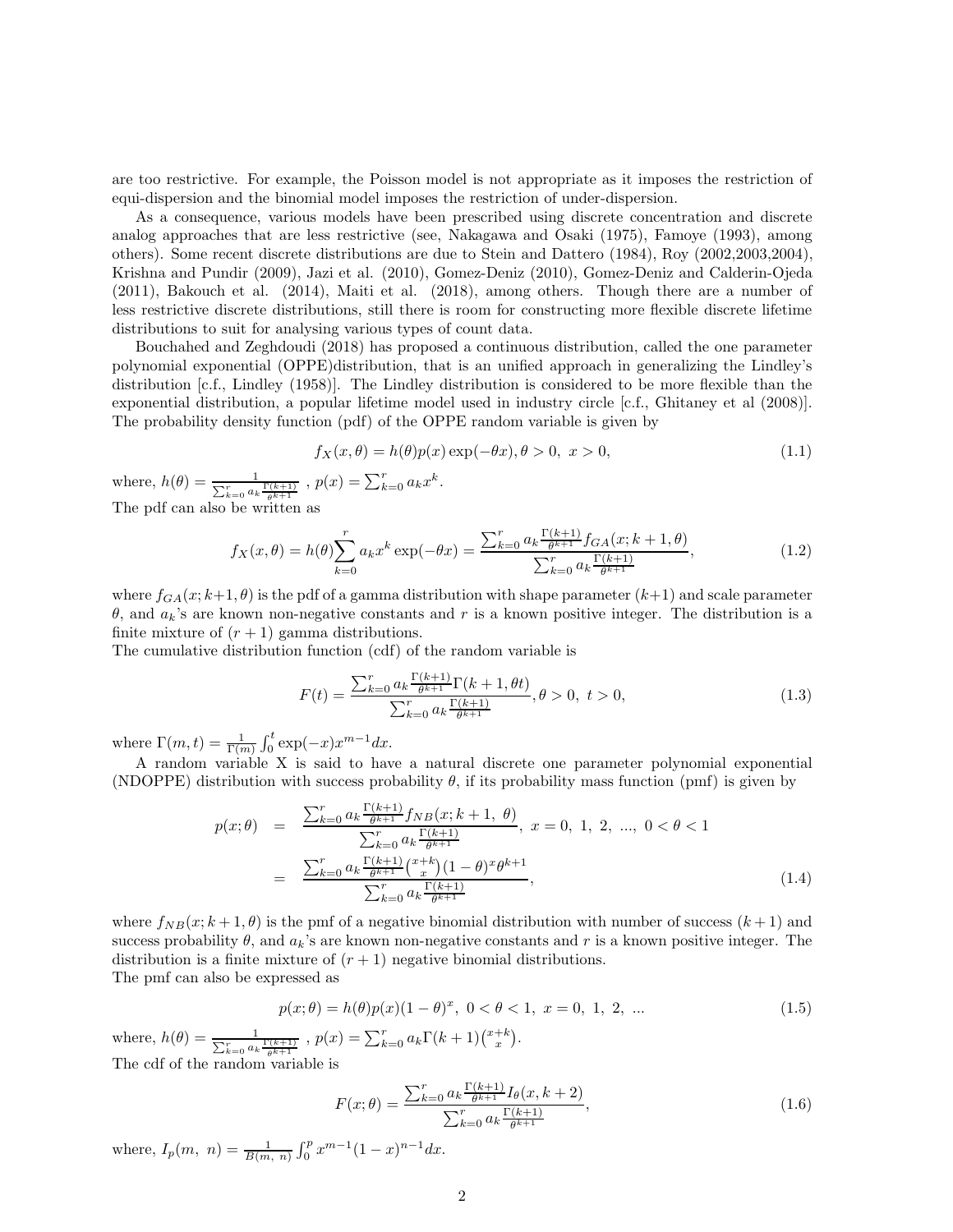**Remark 1.1.** *It is to be noted that*  $p(0;\theta) = \frac{\sum_{k=0}^{r} a_k \Gamma(k+1)}{\sum_{k=0}^{r} \Gamma(k+1)}$  $\frac{\sum_{k=0}^{k-1} a_k \Gamma(\kappa+1)}{\sum_{k=0}^{r} a_k \frac{\Gamma(k+1)}{b^k+1}},$  and the other probabilities can be calculated *recursively with the relationship*  $p(x+1;\theta) = \frac{1-\theta}{1+x}$  $\frac{\sum_{k=0}^{r} a_k(x+k+1)!}{\sum_{k=0}^{r} a_k(x+k)!} p(x; \theta)$ .

**Remark 1.2.** *1. If*  $r = 0$ ,  $a_0 = 1$ , then (1.[5](#page-1-0)) reduces to the geometric distribution. 2. If  $r = 1$  $r = 1$ ,  $a_0 = 1$ ,  $a_1 = 1$ , then (1.5) reduces to the Natural Discrete Lindley (NDL) distribution [c.f. *Ahmed and Afify (2019)].*

## 2 Moments and related Measures

#### 2.1 Moment generating function

The moment generating function of the NDOPPE distribution is given by

$$
M_x(t) = E(e^{tX})
$$
  
= 
$$
\frac{\sum_{k=0}^{r} a_k \frac{\Gamma(k+1)}{(1-\theta e^t)^{k+1}}}{\sum_{k=0}^{r} a_k \frac{\Gamma(k+1)}{\theta^{k+1}}}, \overline{\theta} = 1 - \theta, t < -\ln(1 - \theta)
$$

### 2.2 Probability generating function

The probabilty generating function of the NDOPPE distribution is given by

$$
P_x(s) = E(s^X)
$$
  
= 
$$
\frac{\sum_{k=0}^{r} a_k \frac{\Gamma(k+1)}{(1-\theta s)^{k+1}}}{\sum_{k=0}^{r} a_k \frac{\Gamma(k+1)}{\theta^{k+1}}}, \quad |s| < \frac{1}{1-\theta}
$$

### 2.3 Characteristics function

The characteristic function of the NDOPPE distribution is given by

$$
\begin{array}{rcl} \phi(t) & = & E(e^{itX}) \\ & = & \frac{\sum_{k=0}^{r} a_k \frac{\Gamma(k+1)}{(1-\hat{\theta}e^{it})^{k+1}}}{\sum_{k=0}^{r} a_k \frac{\Gamma(k+1)}{\theta^{k+1}}} \end{array}
$$

### 2.4 Cumulant generating function

The cumulant generating function of the NDOPPE distribution is given by

$$
\kappa(t) = \ln M_x(t)
$$
  
= 
$$
-\ln\left(\sum_{k=0}^r a_k \frac{\Gamma(k+1)}{(1-\bar{\theta}e^{it})^{k+1}}\right) + \ln\left(\sum_{k=0}^r a_k \frac{\Gamma(k+1)}{\theta^{k+1}}\right)
$$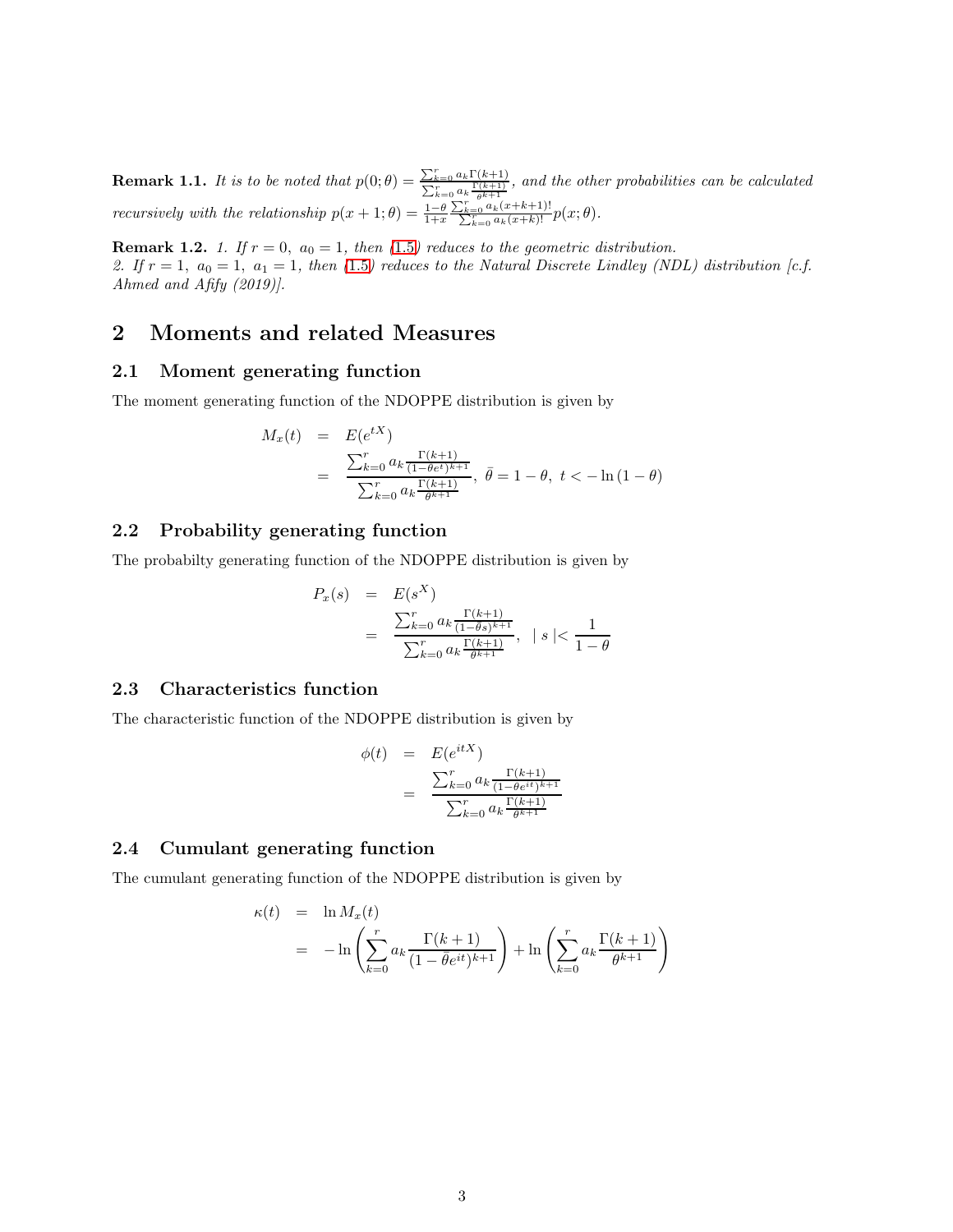### 2.5 Raw moments

The raw moments of the NDOPPE distribution is given by

$$
\mu'_{1} = \frac{\sum_{k=0}^{r} a_{k} \frac{\Gamma(k+1)}{\theta^{k+1}} \left(\frac{(k+1)\bar{\theta}}{\theta}\right)}{\sum_{k=0}^{r} a_{k} \frac{\Gamma(k+1)}{\theta^{k+1}}}
$$
\n
$$
\mu'_{2} = \frac{\sum_{k=0}^{r} a_{k} \frac{\Gamma(k+1)}{\theta^{k+1}} \left(\frac{(k+1)\bar{\theta}(1+(k+1)\bar{\theta})}{\theta^{2}}\right)}{\sum_{k=0}^{r} a_{k} \frac{\Gamma(k+1)}{\theta^{k+1}}}
$$
\n
$$
\mu'_{3} = \frac{\sum_{k=0}^{r} a_{k} \frac{\Gamma(k+1)}{\theta^{k+1}} \left(\frac{\bar{\theta}((k+1)\theta^{2}+3(k+1)\theta\bar{\theta}+k(k+1)\bar{\theta}^{2})}{\theta^{3}}\right)}{\sum_{k=0}^{r} a_{k} \frac{\Gamma(k+1)}{\theta^{k+1}}}
$$
\n
$$
\mu'_{4} = \frac{\sum_{k=0}^{r} a_{k} \frac{\Gamma(k+1)}{\theta^{k+1}} \left(\frac{\bar{\theta}((k+1)\theta^{3}+7(k+1)\theta^{2}\bar{\theta}+6k(k+1)\theta\bar{\theta}^{2}+(k-1)k(k+1)\bar{\theta}^{3}}{\theta^{4}}\right)}{\sum_{k=0}^{r} a_{k} \frac{\Gamma(k+1)}{\theta^{k+1}}}
$$

The corresponding Index of Dispersion (ID) are :

$$
ID(x) = \frac{Var(X)}{E(X)}
$$
  
= 
$$
\frac{\sum_{k=0}^{r} a_k \frac{\Gamma(k+1)}{\theta^{k+1}} \left( \frac{(k+1)\bar{\theta}(1+(k+1)\bar{\theta})}{\theta^2} \right)}{\sum_{k=0}^{r} a_k \frac{\Gamma(k+1)}{\theta^{k+1}} \left( \frac{(k+1)\bar{\theta}}{\theta} \right)} - \frac{\sum_{k=0}^{r} a_k \frac{\Gamma(k+1)}{\theta^{k+1}} \left( \frac{(k+1)\bar{\theta}}{\theta} \right)}{\sum_{k=0}^{r} a_k \frac{\Gamma(k+1)}{\theta^{k+1}}}
$$

The ID indicates whether a certain distribution is suitable for under or over dispersed data sets, and has application in ecology for measuring clustering(see, e.g, Johnson, 1992). If ID  $\geq$  1, the distribution is over dispersed  $\forall \theta$ . We note that the ID decreases monotonically in  $\theta$ . ID  $\rightarrow$  1 as  $\theta \rightarrow 1$ , while ID  $\rightarrow \infty$  as  $\theta \rightarrow 0$ . So, the NDOPPE distribution should only be used in the count data analysis with over dispersion.

### 2.6 Factorial moments

The m-th factorial moment of the NDOPPE distribution is given by

$$
\mu^{'}_{(m)} \quad = \quad E[X(X-1)(X-2)...(X-m+1)] = h(\theta) \left(\frac{\bar{\theta}}{\theta}\right)^m \sum_{k=0}^r a_k \frac{\Gamma(m+k+1)}{\theta^{k+1}}, \ m = 1, \ 2, \ \ldots
$$

## 3 Stochastic ordering

Stochastic orders are important measures to judge comparative behaviours of random variables.

**Definition 3.1.** Let X and Y are the two random variables with cumulative distribution functions  $F_X(.)$ and  $F_Y(.)$  respectively. Then X is said to be smaller than Y in the

- *Stochastic order*  $(X \prec_s Y), if F_X(t) \geq F_Y(t), \forall t$
- *Convex order*  $(X \prec_{cx} Y)$  *if for all convex functions*  $\phi$  *and provided expectation exist,*  $E[\phi(X)] \le$  $E[\phi(Y)].$
- *Hazard rate order*  $(X \prec_{hr} Y), if h_X(t) \ge h_Y(t), \forall t$ .
- *Likelihood Ratio order*  $(X \prec_{lr} Y), if \frac{f_X(t)}{f_Y(t)}$  is decreasing in t.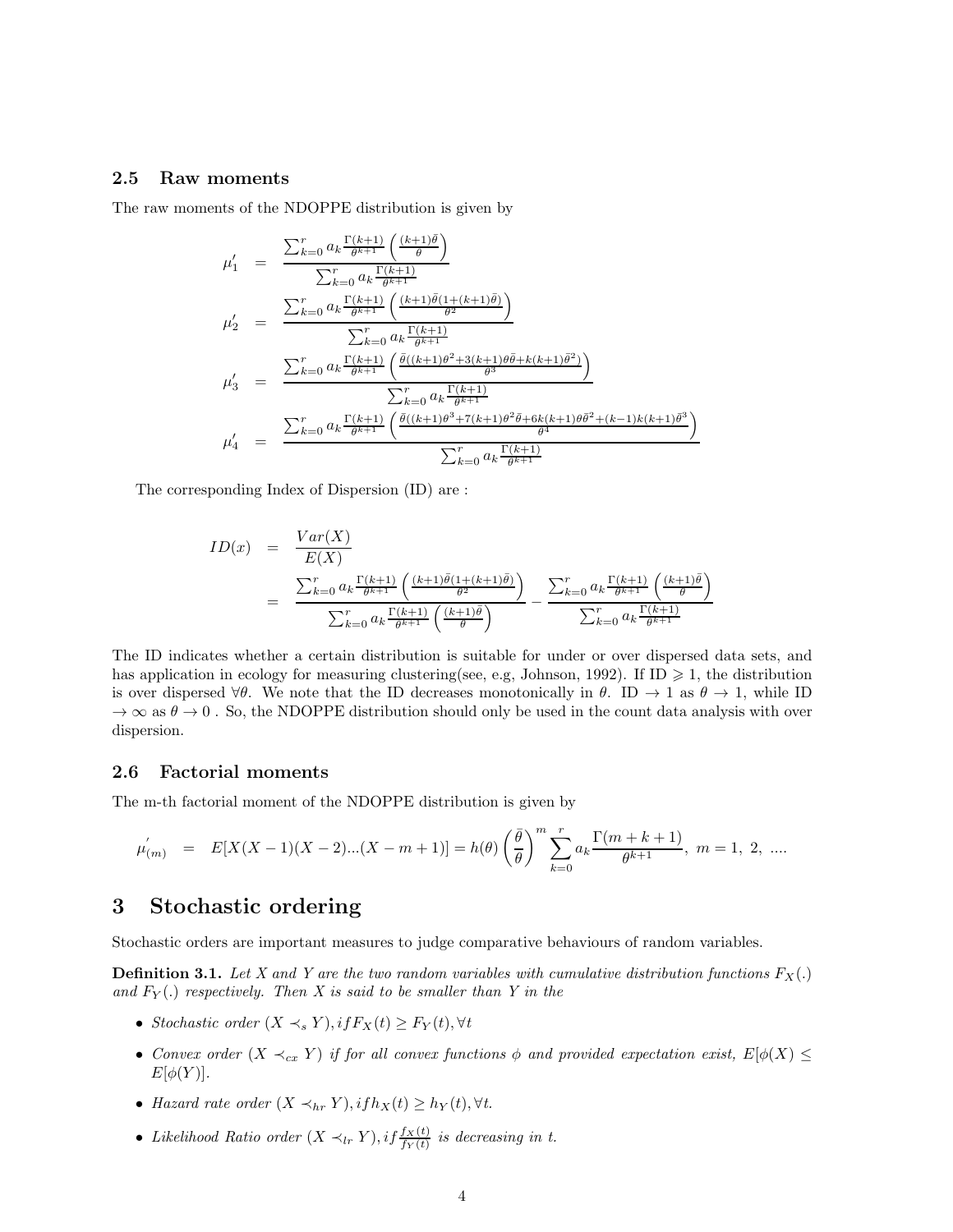**Remark 1.** *Likelihood ratio order*  $\Rightarrow$  *Hazard rate order*  $\Rightarrow$  *Stochastic order if*  $E[X] = E[Y]$ , *then Convex order* ⇐⇒ *Stochastic order.*

**Theorem 3.1.** Let  $X_i \sim NDOPPE(\theta_i), i = 1, 2$  be two random variables. If  $\theta_1 \leq \theta_2$ , then  $X_1 \prec_{lr}$  $X_2, X_1 \prec_{hr} X_2, X_1 \prec_s X_2$  *and*  $X_1 \prec_{cx} X_2$ 

*Proof.* we have

$$
L(t) = \frac{f_{X_1}(t)}{f_{X_2}(t)} = \frac{h(\theta_1)p(t)(1-\theta_1)^t}{h(\theta_2)p(t)(1-\theta_2)^t} = \frac{h(\theta_1)(1-\theta_1)^t}{h(\theta_2)(1-\theta_2)^t}
$$

Clearly, it is evident that  $L(t + 1) \ge L(t)$ ,  $\forall \theta_1 \le \theta_2$ 

## 4 Reliability Properties

The reliability function of the NDOPPE distribution is given by

$$
R(t; \theta) = P(X \ge t)
$$
  
= 
$$
\frac{\sum_{k=0}^{r} a_k \frac{\Gamma(k+1)}{\theta^{k+1}} I_{\theta}(k+2, t)}{\sum_{k=0}^{r} a_k \frac{\Gamma(k+1)}{\theta^{k+1}}}
$$
 (4.7)

and its failure rate function is given by

$$
r(t; \theta) = \frac{p(t; \theta)}{R(t; \theta)}
$$
  
= 
$$
\frac{\sum_{k=0}^{r} a_k \frac{\Gamma(k+1)}{\theta^{k+1}} (t+k) (1-\theta)^t \theta^{k+1}}{\sum_{k=0}^{r} a_k \frac{\Gamma(k+1)}{\theta^{k+1}} I_{\theta}(k+2, t)}
$$
(4.8)

Note that  $\frac{\sum_{k=0}^{r} a_k \Gamma(k+1)}{\sum_{r} \Gamma(k+1)}$  $\frac{\sum_{k=0} a_k \Gamma(k+1)}{\sum_{k=0}^r a_k \frac{\Gamma(k+1)}{\theta k+1}} < r(t; \theta) < \theta$  for  $\forall t$ .

### 4.1 Stress Strength Reliability

The stress-strength parameter (R) plays and important role in the reliability analysis as it measures the system performance. Moreover, R provides the probability of a system failure, the system fails whenever the the applied stress is greater than its strength, i.e  $R = P(X \le Y)$ . Here  $Y \sim DGL(\theta_1)$  denotes the strength of a system subject to stress  $X, X \sim DGL(\theta_2)$ , X and Y are independent of each other. In our case, the stress-strength parameter is given by

$$
R = \sum_{y=0}^{\infty} P(X \le Y | Y = y) p_Y(y)
$$
  
= 
$$
\sum_{y=0}^{\infty} F_X(y) p_Y(y)
$$
  
= 
$$
\sum_{k=0}^{r} \sum_{l=0}^{r} a_k a_l \frac{\Gamma(k+1)}{\theta_2^{k+1}} \frac{\Gamma(l+1)}{\theta_1^{l+1}} \sum_{y=0}^{\infty} I_{\theta_2}(y, k+2) {y + l \choose y} \theta_1^{l+1} (1 - \theta_1)^y
$$

## 5 Distribution of maximum and minimum in a random sample from NDOPPE distribution

Maximum and minimum of random variables arise in reliability. Let  $X_i$ ,  $i = 1, 2, ..., n$  be iid random variables from the NDOPPE distribution with parameter  $\theta$ . Then , the cdf of minimum,  $Min(X_1, X_2, ...X_n)$ 

□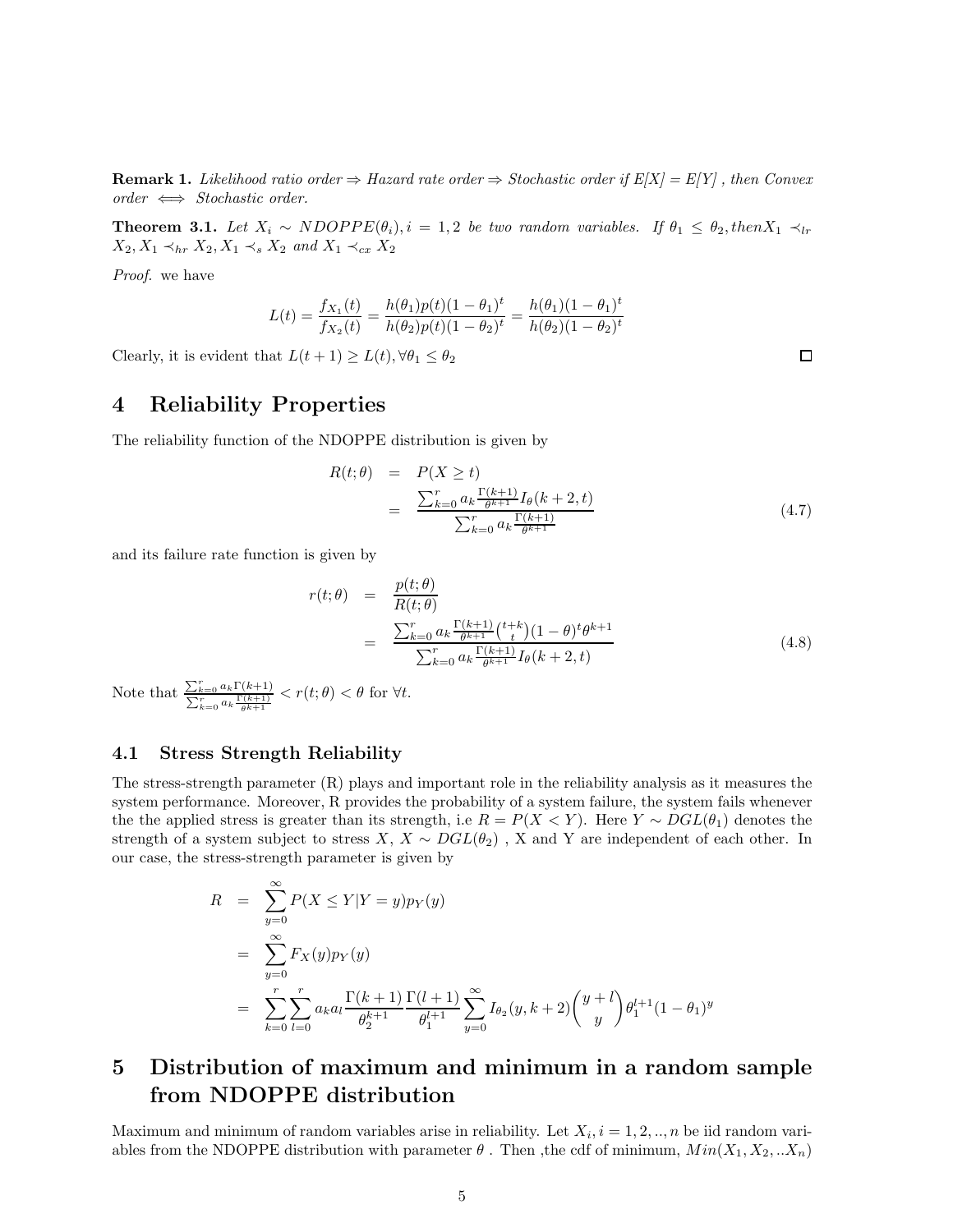and maximum,  $Max(X_1, X_2, ... X_n)$  are given by

$$
F_{X_{(1)}}(x) = 1 - \left[1 - \frac{\sum_{k=0}^{r} a_k \frac{\Gamma(k+1)}{\theta^{k+1}} I_{\theta}(x, k+2)}{\sum_{k=0}^{r} a_k \frac{\Gamma(k+1)}{\theta^{k+1}}}\right]^n
$$
  

$$
F_{X_{(n)}}(x) = \left[\frac{\sum_{k=0}^{r} a_k \frac{\Gamma(k+1)}{\theta^{k+1}} I_{\theta}(x, k+2)}{\sum_{k=0}^{r} a_k \frac{\Gamma(k+1)}{\theta^{k+1}}}\right]^n
$$

## 6 Estimation of parameter

Let  $X_1, X_2, ..., X_n$  be a random sample of size n drawn from the NDOPPE distribution. To derive the Maximum Likelihood Estimator (MLE) of  $\theta$ , the log-likelihood function,  $\text{ln}(x_i; \theta)$  is given by :

$$
lnl(x_i; \theta) = nlnh(\theta) + \sum_{i=1}^{n} lnp(x_i) + \sum_{i=1}^{n} x_i ln(1 - \theta)
$$

The derivative of  $\ln l(x_i; \theta)$  with respect to  $\theta$  is :

$$
\frac{dlnl(x_i; \theta)}{d\theta} = \frac{nh'(\theta)}{h(\theta)} - \frac{1}{(1-\theta)} \sum_{i=1}^{n} x_i
$$

For the NDOPPE Distribution , the method of moment (MOM) and the ML estimator of the parameter  $\theta$  are the same and it can be obtained by solving the following non-linear equation

$$
\frac{(1-\theta)h'(\theta)}{h(\theta)} - \bar{x} = 0
$$

Since the pmf in [\(1](#page-1-0).5) belongs to the one parameter exponential family,  $\bar{X}$  is the MVUE of  $\frac{(1-\theta)h'(\theta)}{h(\theta)}$  $\frac{\partial (h(\theta))}{h(\theta)},$ but exclusively, the MVUE of  $\theta$  is not available.

# 7 Comparing with the Poisson, Negative binomial, Discrete Lindley and dxgamma distributions in the collective risk model

 $\sum_{i=1}^{N} X_i$ , where N is the random variable denoting the number of claims and  $X_i$ , for  $i = 1, 2, ...$  is the In the collective risk theory, the random variable of interest is the aggregate claim defined by  $S =$ random variable denoting size or amount of the *i*th claim. By assuming that  $X_1, X_2, \ldots$ , are independent and identically distributed random variables which are also independent of the random number of claims N, the pdf of the sum S is given by  $f_S(x) = \sum_{n=0}^{\infty} p_n f^{n^*}(x)$ , where  $p_n$  denotes the probability of n claims (primary distribution) and  $f^{n^*}(x)$  is the nth fold convolution of  $f(x)$ , the pdf of the claim amount (secondary distribution). The mgf of S is given by,  $M_S(t) = M_N(\ln M_X(t))$ . It is also well known that under the model assumed, the mean and variance of the random aggregate claim amount are  $E(S) = E(N)E(X)$  and  $Var(S) = Var(X)E(N) + E^{2}(X)Var(N)$ . [for details, see, Bowers et al. (1997)]

Large claims in insurance play a very important role, mainly if it is considered in relation to reinsurance. In the framework of reinsurance premiums, a reinsurer needs to be sure not to use a distribution whose tail fades away to zero too quickly and will be tilted toward a heavy-tailed distribution. For this purpose, the Pareto and log-normal distributions have been commonly used in reinsurance premium computation. Nevertheless, the compound Poisson (sometimes negative binomial) model has been traditionally considered when the size of a single claim is modelled by an exponential distribution, mainly for the complexity of the collective risk model under these kinds of distributions. Gómez-Déniz and Calderin-Ojeda (2011) developed models by considering the discrete Lindley distributions. In this section, some alternative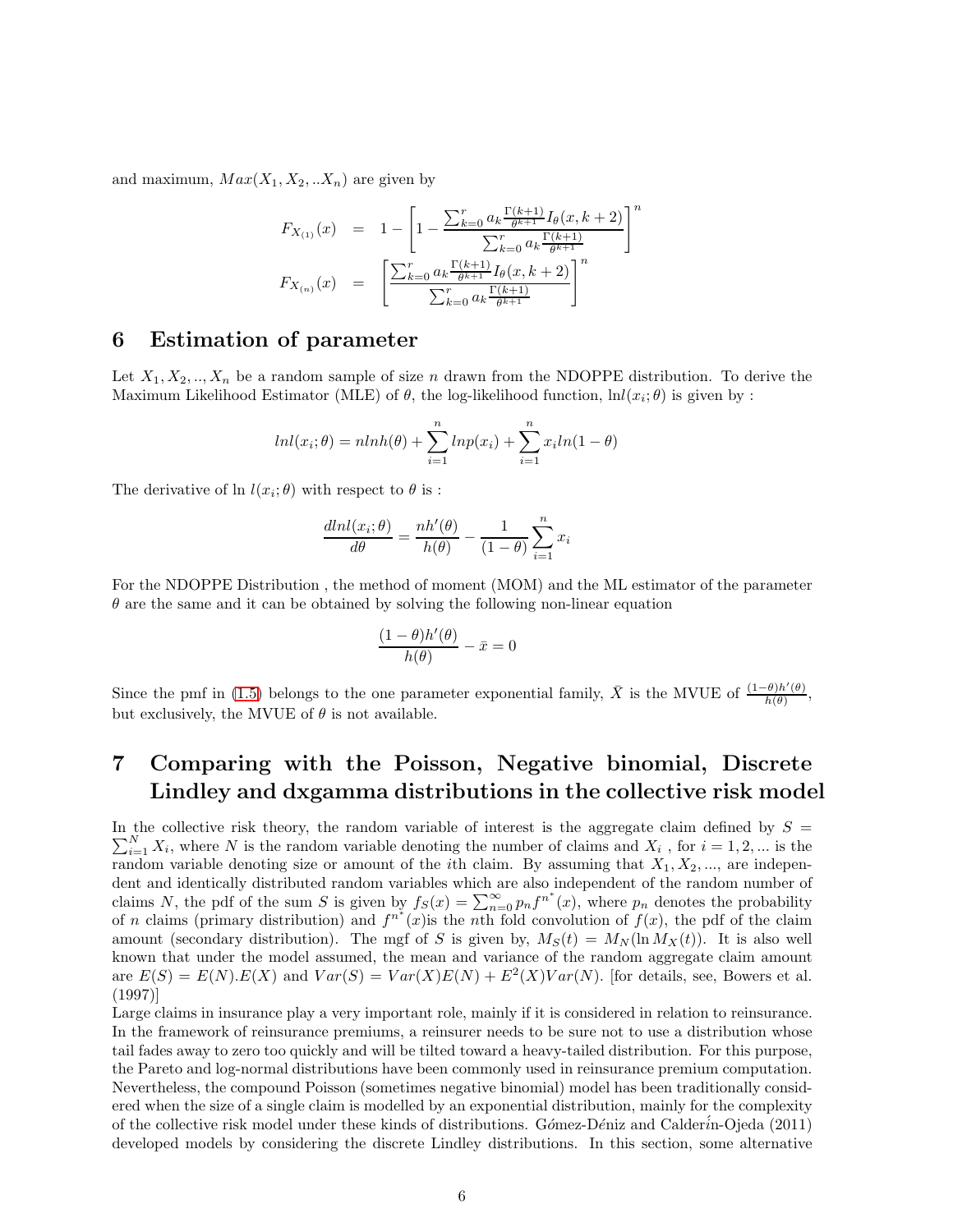models are developed by considering the discrete xgamma distributions proposed in the previous sections.

The next results show that a closed form expression is obtained when a natural discrete one parameter polynomial exponential and exponential distribution are assumed as primary and secondary distributions, respectively.

Theorem 7.1. *If we assume a natural discrete one parameter polynomial exponential (NDOPPE) distribution with parameter* 0 < θ < 1 *as primary distribution and an exponential distribution with parameter*  $\gamma > 0$  as secondary distribution, then the pdf of the random variable  $S = \sum_{i=1}^{N} X_i$  is given by

<span id="page-6-0"></span>
$$
f_S(x) = \gamma (1 - \theta) e^{-\gamma x} \frac{\sum_{k=0}^{r} a_k \Gamma(k+2) \cdot 1 F_1(k+2; 2; \gamma (1 - \theta) x)}{\sum_{k=0}^{r} a_k \frac{\Gamma(k+1)}{\theta^{k+1}}} \qquad \text{for } x > 0
$$

$$
= \frac{\sum_{k=0}^{r} a_k \Gamma(k+1)}{\sum_{k=0}^{r} a_k \frac{\Gamma(k+1)}{\theta^{k+1}}} \qquad \text{for } x = 0,
$$
(7.9)

*where,*  $_1F_1(.; \ldots)$  *is the confluent hypergeometric function.* 

*Proof:* By assuming that the claim amount follows an exponential distribution with parameter  $\gamma > 0$ , the nth fold convolution of exponential distribution has a closed form and it is given by

$$
f^{n^*}(x) = \frac{\gamma^n}{(n-1)!} e^{-\gamma x}, \ x > 0, \ n = 1, \ 2, \ \dots
$$

that is, it is a gamma distribution with parameters n and  $\gamma$ . If the primary distribution is a negative binomial with number of success  $(k + 1)$ , k being non-negative integer and success probability  $\theta$ , then the pdf of the random variable total claim amount [see Rolski et al. (1999)] is given by

$$
f_S(x) = (k+1)\gamma(1-\theta)\theta^{k+1}e^{-\gamma x}{}_1F_1(k+2;2;\gamma(1-\theta)x)
$$
 for  $x > 0$   
=  $\theta^{k+1}$  for  $x = 0$ ,

and after algebraic computations the theorem holds.  $\Box$ The mgf of  $S$  is,

$$
M_S(t) = \frac{\sum_{k=0}^r a_k \frac{\Gamma(k+1)}{\left[1 - \bar{\theta}\left(1 - \frac{t}{\gamma}\right)^{-1}\right]^{k+1}}}{\sum_{k=0}^r a_k \frac{\Gamma(k+1)}{\theta^{k+1}}}, \ t < \gamma \theta.
$$

Hence Mean,

$$
E(S) = \frac{\left(\frac{\bar{\theta}}{\theta}\right) \sum_{k=0}^{r} a_k \frac{\Gamma(k+2)}{\theta^{k+1}}}{\gamma \sum_{k=0}^{r} a_k \frac{\Gamma(k+1)}{\theta^{k+1}}}
$$

and Variance,

$$
Var(S) = \frac{1}{\gamma^2} \left[ \frac{\left(\frac{\bar{\theta}}{\theta}\right)^2 \sum_{k=0}^r a_k \frac{\Gamma(k+3)}{\theta^{k+1}}}{\sum_{k=0}^r a_k \frac{\Gamma(k+1)}{\theta^{k+1}}} - \frac{\left(\frac{\bar{\theta}}{\theta}\right) \sum_{k=0}^r a_k \frac{\Gamma(k+2)}{\theta^{k+1}}}{\sum_{k=0}^r a_k \frac{\Gamma(k+1)}{\theta^{k+1}}} \left\{ \frac{\left(\frac{\bar{\theta}}{\theta}\right) \sum_{k=0}^r a_k \frac{\Gamma(k+2)}{\theta^{k+1}}}{\sum_{k=0}^r a_k \frac{\Gamma(k+1)}{\theta^{k+1}}} - 2 \right\} \right].
$$

**Theorem 7.2.** *[Maiti et al.(2018)] If we assume a discrete xgamma-I distribution with parameter*  $0 <$  $p < 1$  *as primary distribution and an exponential distribution with parameter*  $\gamma > 0$  *as secondary* distribution, then the pdf of the random variable  $S = \sum_{i=1}^{N} X_i$  is given by

$$
f_S(x) = \frac{\gamma p}{1 - \ln p} \left[ 1 - (2 - 3p) \ln p + \frac{1 - 4p}{2} (\ln p)^2 + \ln p \left( p - 1 + \frac{3 - 5p}{2} \ln p \right) \gamma p x + (1 - p) \frac{(\ln p)^2}{2} (\gamma p x)^2 \right] e^{-\gamma (1 - p)x} \qquad \text{for } x > 0
$$

$$
= \frac{1}{1 - \ln p} \left[ 1 - \ln p - p \left\{ 1 - 2 \ln p + \frac{(\ln p)^2}{2} \right\} \right] \qquad \text{for } x = 0 \tag{7.10}
$$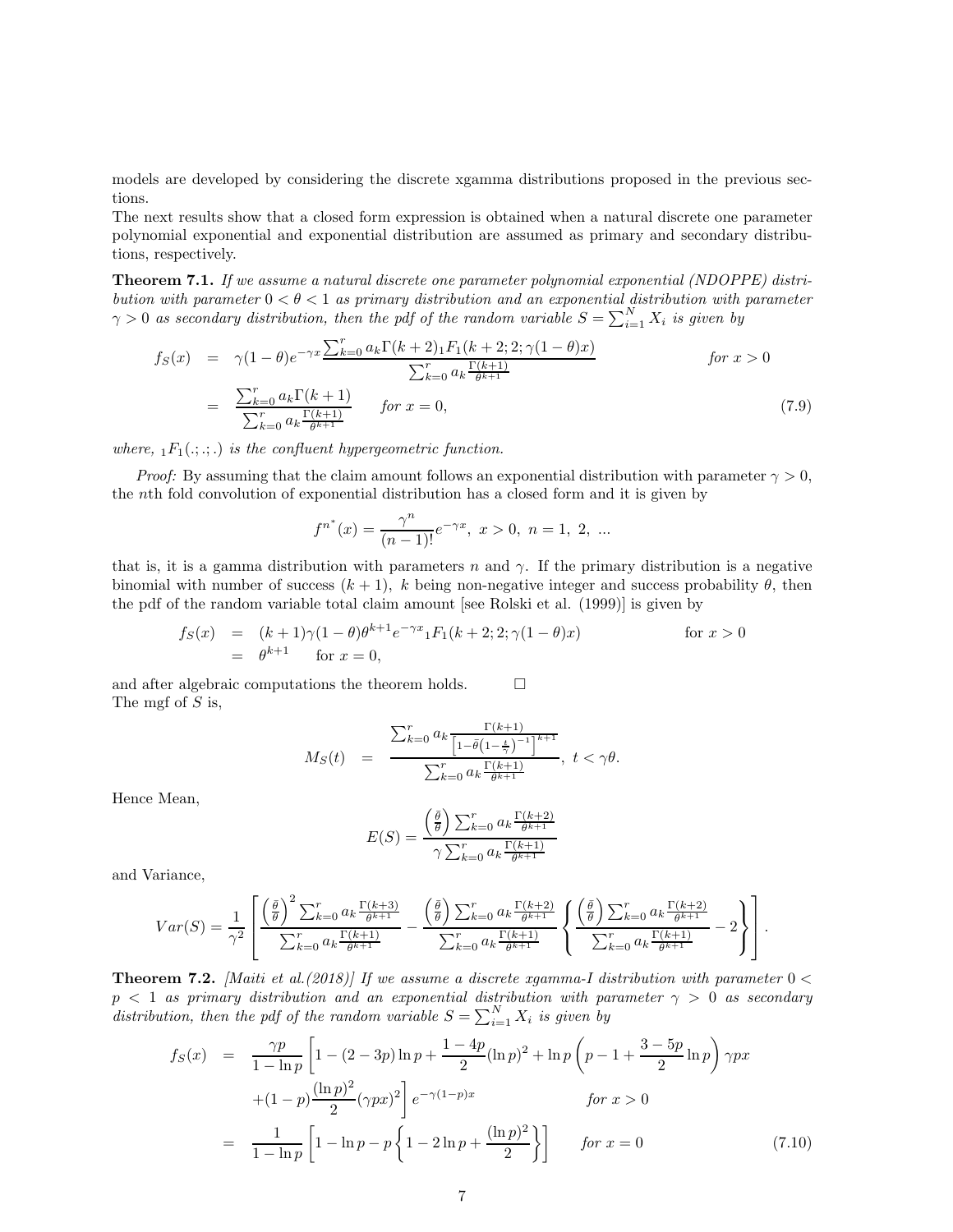The mgf of  $S$  is,

$$
M_S(t) = a_1 \frac{1-p}{1-p\left(1-\frac{t}{\gamma}\right)^{-1}} + b_1 \frac{(1-p)^2}{\left\{1-p\left(1-\frac{t}{\gamma}\right)^{-1}\right\}^2} + c_1 \frac{(1-p)^3}{\left\{1-p\left(1-\frac{t}{\gamma}\right)^{-1}\right\}^3}, \ t < \gamma(1-p).
$$

Hence Mean,  $E(S) = [a_1 + 2b_1 + 3c_1] \frac{p}{\gamma(1-p)}$  and Variance,  $Var(S) = \frac{p}{\gamma^2(1-p)^2}[(1-p)(a_1 + 2b_1 + 3c_1) +$  $(1+p)a_1 + 2(1+2p)b_1 + 3(1+3p)c_1 - p(a_1+2b_1+3c_1)^2$ .

Theorem 7.3. *[Maiti et al.(2018)] If we assume a discrete xgamma-II distribution with parameter*  $0 < p < 1$  *as primary distribution and an exponential distribution with parameter*  $\gamma > 0$  *as secondary* distribution, then the pdf of the random variable  $S = \sum_{i=1}^{N} X_i$  is given by

$$
f_S(x) = \frac{2(1-p)^3 \gamma p}{2(1-p)^2 - p(1+p)\ln p} \left[ 1 - \frac{\ln p}{2} - \frac{3\ln p}{2} (\gamma px) - \frac{\ln p}{2} (\gamma px)^2 \right] e^{-\gamma (1-p)x} \text{ for } x > 0
$$
  
= 
$$
\frac{2(1-p)^3}{2(1-p)^2 - p(1+p)\ln p} \qquad \text{for } x = 0 \tag{7.11}
$$

The mgf of  $S$  is,

$$
M_S(t) = a_2 \frac{1-p}{1-p\left(1-\frac{t}{\gamma}\right)^{-1}} + b_2 \frac{(1-p)^2}{\left\{1-p\left(1-\frac{t}{\gamma}\right)^{-1}\right\}^2} + c_2 \frac{(1-p)^3}{\left\{1-p\left(1-\frac{t}{\gamma}\right)^{-1}\right\}^3}, \ t < \gamma(1-p).
$$

Hence Mean,  $E(S) = [a_2 + 2b_2 + 3c_2] \frac{p}{\gamma(1-p)}$  and Variance,  $Var(S) = \frac{p}{\gamma^2(1-p)^2}[(1-p)(a_2 + 2b_2 + 3c_2) +$  $(1+p)a_2 + 2(1+2p)b_2 + 3(1+3p)c_2 - p(a_2+2b_2+3c_2)^2$ .

Theorem 7.4. *[G*o´*mez-D*e´*niz and Calder*´i*n-Ojeda (2011)] If we assume a discrete Lindley distribution with parameter*  $0 < \lambda < 1$  *as primary distribution and an exponential distribution with parameter*  $\gamma > 0$ as secondary distribution, then the pdf of the random variable  $S = \sum_{i=1}^{N} X_i$  is given by

$$
f_S(x) = \frac{\gamma \lambda (1 - \lambda + (\lambda^2 \gamma x + \lambda (3 - \gamma x) - 2) \ln \lambda)}{1 - \ln \lambda} e^{-\gamma (1 - \lambda)x} \text{ for } x > 0
$$
  
= 
$$
\frac{1 - \lambda + (2\lambda - 1) \ln \lambda}{1 - \ln \lambda} \text{ for } x = 0
$$
 (7.12)

The mgf of  $S$  is,

$$
M_S(t) = \frac{1}{1-\ln\lambda} \left[ \frac{2(1-\lambda+\lambda\ln\lambda)-\ln\lambda}{1-\lambda\left(1-\frac{t}{\gamma}\right)^{-1}} - \frac{e^t\lambda\ln\lambda}{\left\{1-p\left(1-\frac{t}{\gamma}\right)^{-1}\right\}^2} \right], \ t < \gamma(1-\lambda).
$$

Hence Mean,  $E(S) = \frac{\lambda \{1-\lambda+(\lambda-2)\ln \lambda\}}{\gamma(1-\lambda)^2(1-\ln \lambda)}$  and Variance,  $Var(S) = \frac{\lambda}{\gamma^2(1-\lambda)^4(1-\ln \lambda)^2}[(1-\lambda)^2(1-\ln \lambda)\{1-\lambda\}$  $\lambda + (\lambda - 2) \ln \lambda + (1 - \lambda)^2 - (3 - 4\lambda + \lambda^2) \ln \lambda + (2 - 3\lambda)(\ln \lambda)^2$ .

The most well-known aggregate claim model is the one obtained when the primary and secondary distribution are the Poisson and exponential distribution, respectively [see, Rolski et al. (1999)]. In this case, the distribution of the random aggregate claim size is given by

$$
f_S(x) = \sqrt{\frac{\gamma \alpha}{x}} I_1(2\sqrt{\gamma \alpha x}) e^{-(\alpha + \gamma x)} \text{ for } x > 0
$$
  
=  $e^{-\alpha}$  for  $x = 0$  (7.13)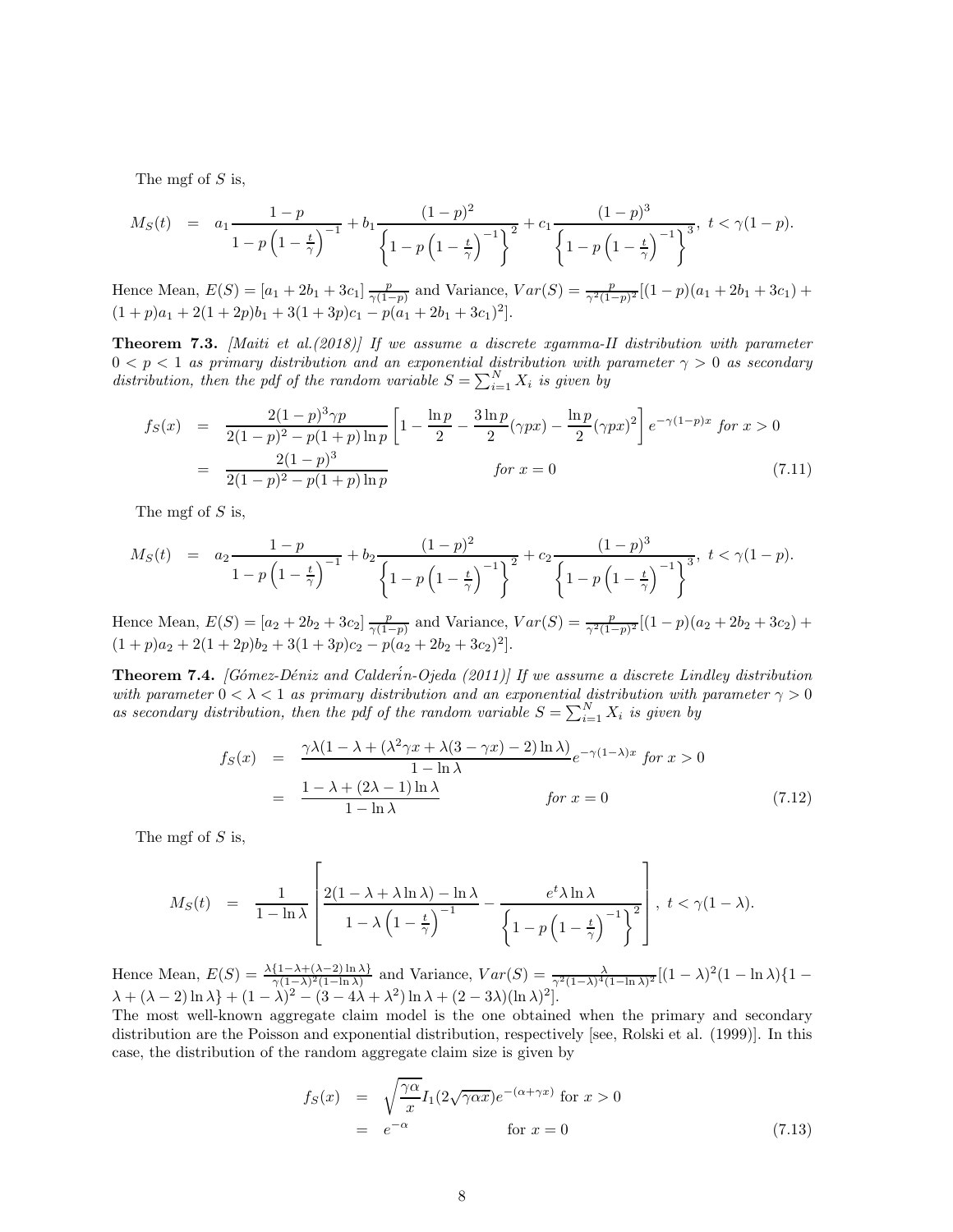Here,  $\alpha > 0$  and  $\gamma > 0$  are the parameters of the Poisson and exponential distributions, respectively, and

$$
I_{v}(z) = \sum_{k=0}^{\infty} \frac{(z/2)^{2k+v}}{\Gamma(k+1)\Gamma(v+k+1)}, \ z \in \mathbb{R}, \ v \in \mathbb{R},
$$

represents the modified Bessel function of the first kind. The mgf of  $S$  is,

$$
M_S(t) = e^{-\alpha \left\{ 1 - \left(1 - \frac{t}{\gamma}\right)^{-1} \right\}}, \ t < \gamma(1 - \alpha).
$$

Hence Mean,  $E(S) = \frac{\alpha}{\gamma}$  and Variance,  $Var(S) = \frac{2\alpha}{\gamma^2}$ .

Another well-known aggregate claim model is the one obtained when the primary and secondary distribution are the negative binomial with parameters r and  $0 < 1 - p < 1$ , and exponential distribution, respectively. In this case, the distribution of the random aggregate claim size is given by

$$
f_S(x) = \gamma r (1 - p)^r p e^{-\gamma x} {}_1F_1(1 + r; 2; \gamma px) \text{ for } x > 0
$$
  
=  $(1 - p)^r$  for  $x = 0$  (7.14)

The mgf of  $S$  is,

$$
M_S(t) = (1-p)^r \left\{ 1 - p \left( 1 - \frac{t}{\gamma} \right)^{-1} \right\}^{-r}, \ t < \gamma (1-p).
$$

Hence Mean,  $E(S) = \frac{rp}{\gamma(1-p)}$  and Variance,  $Var(S) = \frac{rp(2-p)}{\gamma^2(1-p)^2}$ .

## 8 Application

In this section, we have fitted eight data sets  $[four from Willmot(1987), two from Bern\'udez (2009),]$ remaining from Boucher et al. (2007)] and compared these with Poisson, Negative binomial, discrete Lindley, dxgamma-I, dxgamma-II and NDOPPE distributions. We have shown the fitted probabilities for each data set and comparison have been made in term of negative log-likelihood as well as observed chi-square statistic. Summarized results have been shown in Tables 1-8.

In all the data sets, there is high proportion of zero values observed. We have estimated the parameter of each model by the method of maximum likelihood. From the Tables 1-8, it is found that the family of NDOPPE distribution has better performance than the other distributions in both negative loglikelihood sense and for observed chi-square value.

Therefore, the model given in (7.[9\)](#page-6-0) seems more suitable for empirical modelling in the framework of collective risk in the actuarial literature than the others discussed in section 7.

## 9 Conclusion

A natural discrete analog of the continuous one parameter polynomial exponential (OPPE) family of distributions, called the NDOPPE family, has been proposed. The structural and reliability properties of the distribution have been studied. Estimation procedures of the parameter have been mentioned. Compound NDOPPE distribution in the context of collective risk model have been obtained. The new compound discrete distribution has been compared with the classical compound Poisson, compound Negative binomial, compound discrete Lindley, compound discrete xgamma-I and compound discrete xgamma-II distributions with the help of some automobile claim data. It has been observed that the NDOPPE family of distributions is more suitable for empirical modelling in the framework of collective risk.

Some further properties of the distribution are under study. Estimation of the pmf and cdf, the reliability functions and their properties are in progress and will be communicated shortly.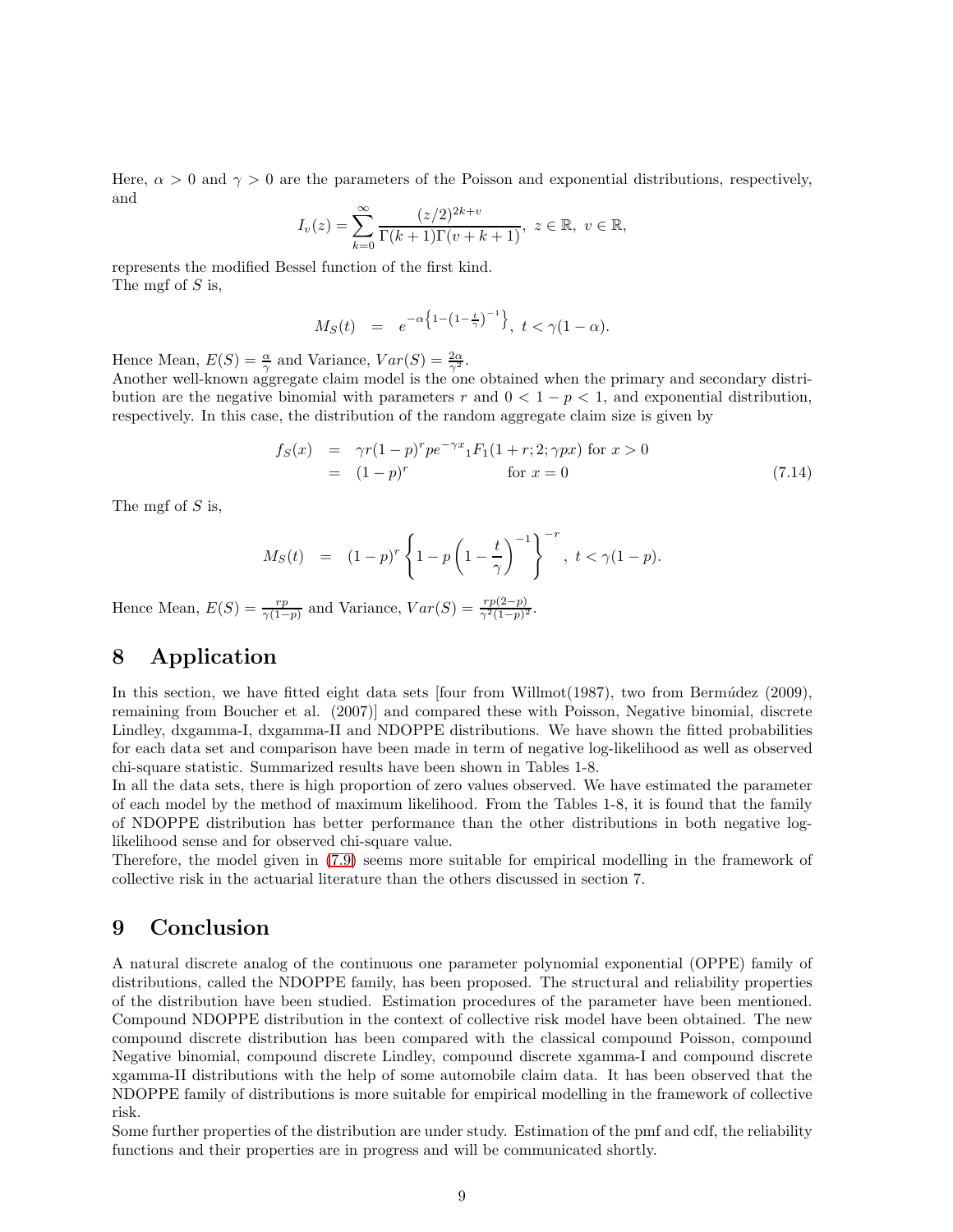### Table:1 Data Set-I

| Number         | Observed       | Fitted      | Fitted    | Fitted    | Fitted       | Fitted              | Fitted          |
|----------------|----------------|-------------|-----------|-----------|--------------|---------------------|-----------------|
| οf             |                | Poisson     | Negative  | dLindley  | $dx$ gamma-I | $dx\text{gamma-II}$ | <b>NDOPPE</b>   |
| Claims         |                |             | Binomial  |           |              |                     | $a_0 = a_1 = 1$ |
| $\Omega$       | 103704         | 102627.9    | 103217.2  | 103350.1  | 103321.3     | 103840.8            | 103519.4        |
|                | 14075          | 15923.36    | 14861.67  | 14626.28  | 14607.95     | 13715.99            | 14339.05        |
| $\overline{2}$ | 1766           | 1235.304    | 1604.886  | 1681.739  | 1748.554     | 2046.422            | 1765.495        |
| 3              | 255            | 63.8884     | 154.0523  | 175.7091  | 161.5036     | 226.9247            | 203.7906        |
| 4              | 45             | 2.478171    | 13.86321  | 17.36953  | 12.75092     | 20.96838            | 22.58254        |
| 5              | 6              | 0.07690074  | 1.197651  | 1.656130  | 0.9115403    | 1.731256            | 2.432916        |
| 6              | $\overline{2}$ | 0.001988605 | 0.1005918 | 0.1539398 | 0.06091039   | 0.1326196           | 0.2567596       |
| Negative       |                | 55108.46    | 54697.39  | 54659.61  | 54678.22     | 54754.24            | 54630.26        |
| log-likelihood |                |             |           |           |              |                     |                 |
| Observed       |                | 4218.796    | 251.3145  | 139.4778  | 246.8612     | 388.6608            | 57.37906        |
| Chisquare      |                |             |           |           |              |                     |                 |

## Table:2 Data Set-II

| Number         | Observed | Fitted    | Fitted   | Fitted   | Fitted       | Fitted              | Fitted                      |
|----------------|----------|-----------|----------|----------|--------------|---------------------|-----------------------------|
| οf             |          | Poisson   | Negative | dLindley | $dx$ gamma-I | $dx\text{gamma-II}$ | <b>NDOPPE</b>               |
| Claims         |          |           | Binomial |          |              |                     | $a_0 = a_1 = a_2 = a_3 = 1$ |
|                | 370412   | 369253.7  | 370786   | 371140.5 | 371168.6     | 372590.2            | 370651.6                    |
|                | 46545    | 48637.64  | 45826.83 | 45198.52 | 45126.06     | 42689.26            | 46250.37                    |
| $\overline{2}$ | 3935     | 3203.244  | 4247.933 | 4463.65  | 4566.781     | 5413.719            | 4027.637                    |
| 3              | 317      | 140.6425  | 350.0120 | 400.3299 | 353.7008     | 504.7849            | 290.5628                    |
| 4              | 28       | 4.631312  | 27.03706 | 33.96222 | 23.35404     | 39.11710            | 18.63986                    |
|                | 3        | 0.1220061 | 2.004967 | 2.778624 | 1.394727     | 2.706197            | 1.103071                    |
| Negative       |          | 171373.2  | 171152.4 | 171196.2 | 171204.7     | 171890.5            | 171139.3                    |
| log-likelihood |          |           |          |          |              |                     |                             |
| Observed       |          | 667.7778  | 38.32639 | 122.5626 | 140.1415     | 1593.307            | 14.53022                    |
| Chisquare      |          |           |          |          |              |                     |                             |

### Table:3 Data Set-III

| Number         | Observed | Fitted       | Fitted      | Fitted      | Fitted             | Fitted              | Fitted          |
|----------------|----------|--------------|-------------|-------------|--------------------|---------------------|-----------------|
| of             |          | Poisson      | Negative    | dLindley    | $dx\text{gamma-I}$ | $dx\text{gamma-II}$ | <b>NDOPPE</b>   |
| Claims         |          |              | Binomial    |             |                    |                     | $a_0 = a_1 = 1$ |
| $\theta$       | 7840     | 7635.46      | 7718.056    | 7735.846    | 7730.347           | 7797.46             | 7757.174        |
|                | 1317     | 1636.852     | 1494.167    | 1463.028    | 1455.685           | 1343.856            | 1428.108        |
| $\overline{2}$ | 239      | 175.4500     | 216.9461    | 225.6458    | 240.053            | 271.7930            | 233.7039        |
| 3              | 42       | 12.53737     | 27.99961    | 31.65992    | 31.0723            | 41.80549            | 35.85438        |
| 4              | 14       | 0.6719245    | 3.387843    | 4.205013    | 3.457364           | 5.389682            | 5.280678        |
| 5              | 4        | 0.02880876   | 0.3935191   | 0.5388292   | 0.3491404          | 0.6221004           | 0.7561408       |
| 6              | 4        | 0.001029313  | 0.04443999  | 0.06732125  | 0.03299364         | 0.06667545          | 0.1060622       |
| 7              |          | 3.152271e-05 | 0.004916174 | 0.008254485 | 0.00297182         | 0.006779088         | 0.01464467      |
| Negative       |          | 5490.781     | 5388.843    | 5377.51     | 5384.057           | 5376.699            | 5367.193        |
| log-likelihood |          |              |             |             |                    |                     |                 |
| Observed       |          | 48229.53     | 651.966     | 414.0822    | 900.412            | 790.0631            | 248.2751        |
| Chisquare      |          |              |             |             |                    |                     |                 |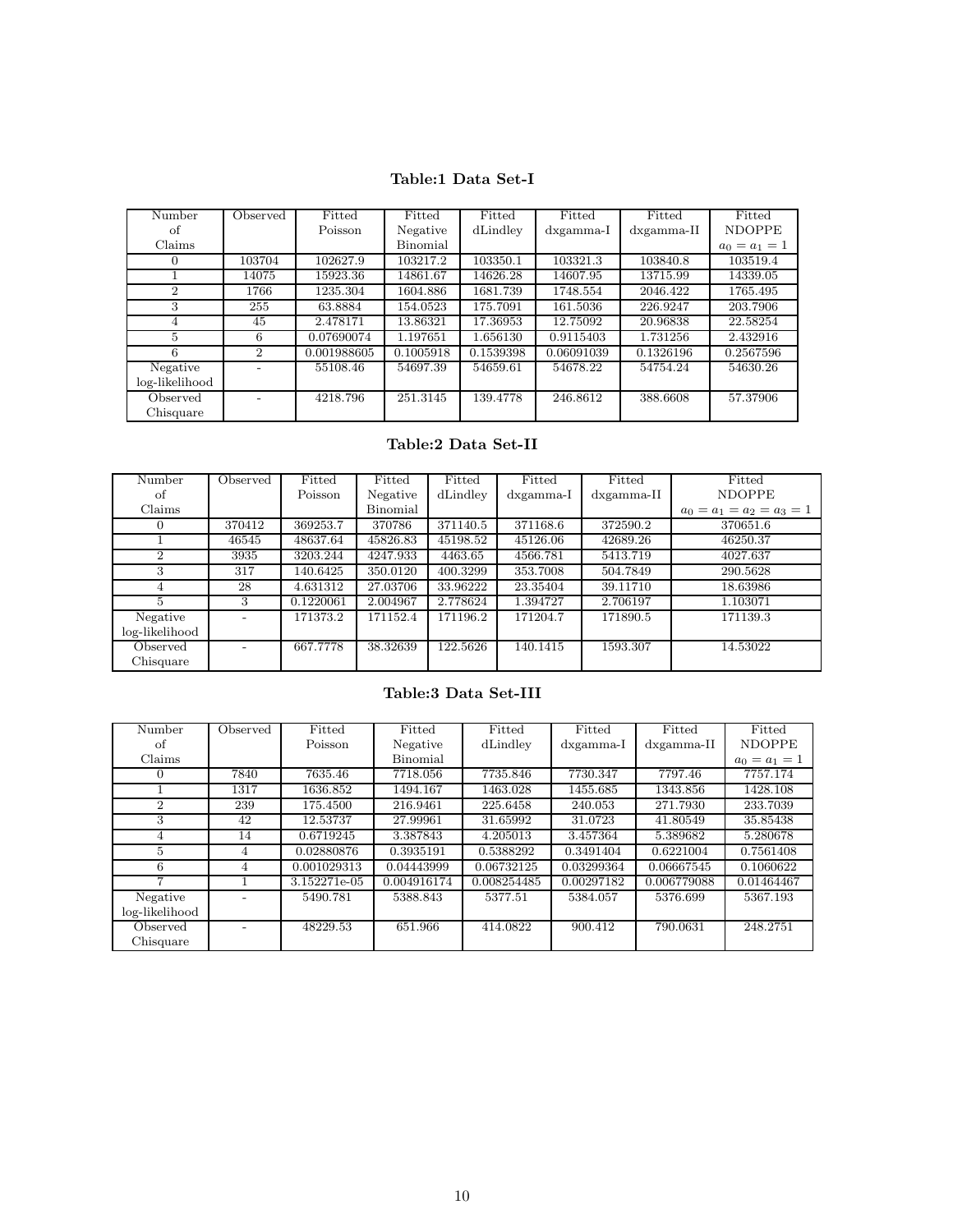### Table:4 Data Set-IV

| Number         | Observed | Fitted       | Fitted      | Fitted      | Fitted             | Fitted        | Fitted          |
|----------------|----------|--------------|-------------|-------------|--------------------|---------------|-----------------|
| οf             |          | Poisson      | Negative    | dLindley    | $dx\text{gamma-I}$ | $dx$ gamma-II | <b>NDOPPE</b>   |
| Claims         |          |              | Binomial    |             |                    |               | $a_0 = a_1 = 1$ |
| 0              | 3719     | 3668.600     | 3675.159    | 3676.208    | 3671.561           | 3676.639      | 3678.629        |
|                | 232      | 317.2765     | 304.7798    | 302.4305    | 306.8567           | 296.5420      | 298.3138        |
| $\overline{2}$ | 38       | 13.71973     | 18.95647    | 20.08010    | 20.50728           | 25.19934      | 21.50345        |
| 3              |          | 0.3955141    | 1.048036    | 1.209059    | 1.029554           | 1.538505      | 1.453163        |
| 4              | 3        | 0.008551448  | 0.05432081  | 0.06881941  | 0.0438056          | 0.07764103    | 0.09427396      |
| 5              |          | 0.0001479133 | 0.002702885 | 0.003776502 | 0.001681779        | 0.003491711   | 0.005946133     |
| Negative       |          | 1246.077     | 1221.197    | 1217.698    | 1221.520           | 1211.224      | 1213.141        |
| log-likelihood |          |              |             |             |                    |               |                 |
| Observed       |          | 7982.045     | 598.55      | 448.2736    | 860.5252           | 777.0424      | 304.7557        |
| Chisquare      |          |              |             |             |                    |               |                 |

### Table:5 Data Set-V

| Number         | Observed | Fitted    | Fitted   | Fitted   | Fitted             | Fitted              | Fitted                |
|----------------|----------|-----------|----------|----------|--------------------|---------------------|-----------------------|
| of             |          | Poisson   | Negative | dLindley | $dx\text{gamma-I}$ | $dx\text{gamma-II}$ | <b>NDOPPE</b>         |
| Claims         |          |           | Binomial |          |                    |                     | $a_0 = 1, a_1 = 3.35$ |
| 0              | 96978    | 96688.27  | 96929.48 | 96981.95 | 96963.48           | 97185.29            | 96981.69              |
|                | 9240     | 9774.58   | 9325.676 | 9228.955 | 9250.88            | 8858.42             | 9227.194              |
| $\mathcal{D}$  | 704      | 494.0744  | 672.924  | 710.0378 | 715.6196           | 865.322             | 711.7372              |
| 3              | 43       | 16.64928  | 43.16177 | 49.56523 | 41.84904           | 61.1897             | 49.85381              |
|                | 9        | 0.4207845 | 2.595396 | 3.271535 | 2.078198           | 3.582792            | 3.303031              |
| Negative       |          | 36188.25  | 36106.19 | 36104.22 | 36106.61           | 36130.61            | 36104.22              |
| log-likelihood |          |           |          |          |                    |                     |                       |
| Observed       |          | 335.9228  | 18.05162 | 10.96488 | 23.28958           | 210.8106            | 10.87023              |
| Chisquare      |          |           |          |          |                    |                     |                       |

Table:6 Data Set-VI

| Number         | Observed | Fitted       | Fitted     | Fitted     | Fitted      | Fitted              | Fitted          |
|----------------|----------|--------------|------------|------------|-------------|---------------------|-----------------|
| of             |          | Poisson      | Negative   | dLindley   | dxgamma-I   | $dx\text{gamma-II}$ | <b>NDOPPE</b>   |
| Claims         |          |              | Binomial   |            |             |                     | $a_0 = a_1 = 1$ |
| $\Omega$       | 20592    | 20417.77     | 20522.27   | 20544.93   | 20540.09    | 20632.49            | 20572.3         |
|                | 2651     | 2947.815     | 2760.887   | 2720.243   | 2718.655    | 2560.743            | 2671.185        |
| $\overline{2}$ | 297      | 212.7954     | 278.5692   | 292.3791   | 302.3779    | 355.8121            | 308.2993        |
| 3              | 41       | 10.24078     | 24.98418   | 28.54859   | 25.85673    | 36.56728            | 33.35894        |
| 4              |          | 0.3696281    | 2.100720   | 2.637138   | 1.887721    | 3.127832            | 3.46516         |
| 5              | $\Omega$ | 0.01067301   | 0.1695675  | 0.2349461  | 0.1247285   | 0.2389654           | 0.3499451       |
| 6              |          | 0.0002568194 | 0.01330708 | 0.02040511 | 0.007701431 | 0.01693577          | 0.03461957      |
| Negative       |          | 10297.85     | 10233.72   | 10228.45   | 10232.25    | 10250.72            | 10224.71        |
| log-likelihood |          |              |            |            |             |                     |                 |
| Observed       |          | 4167.816     | 100.8537   | 61.85467   | 152.6027    | 176.145             | 33.21162        |
| Chisquare      |          |              |            |            |             |                     |                 |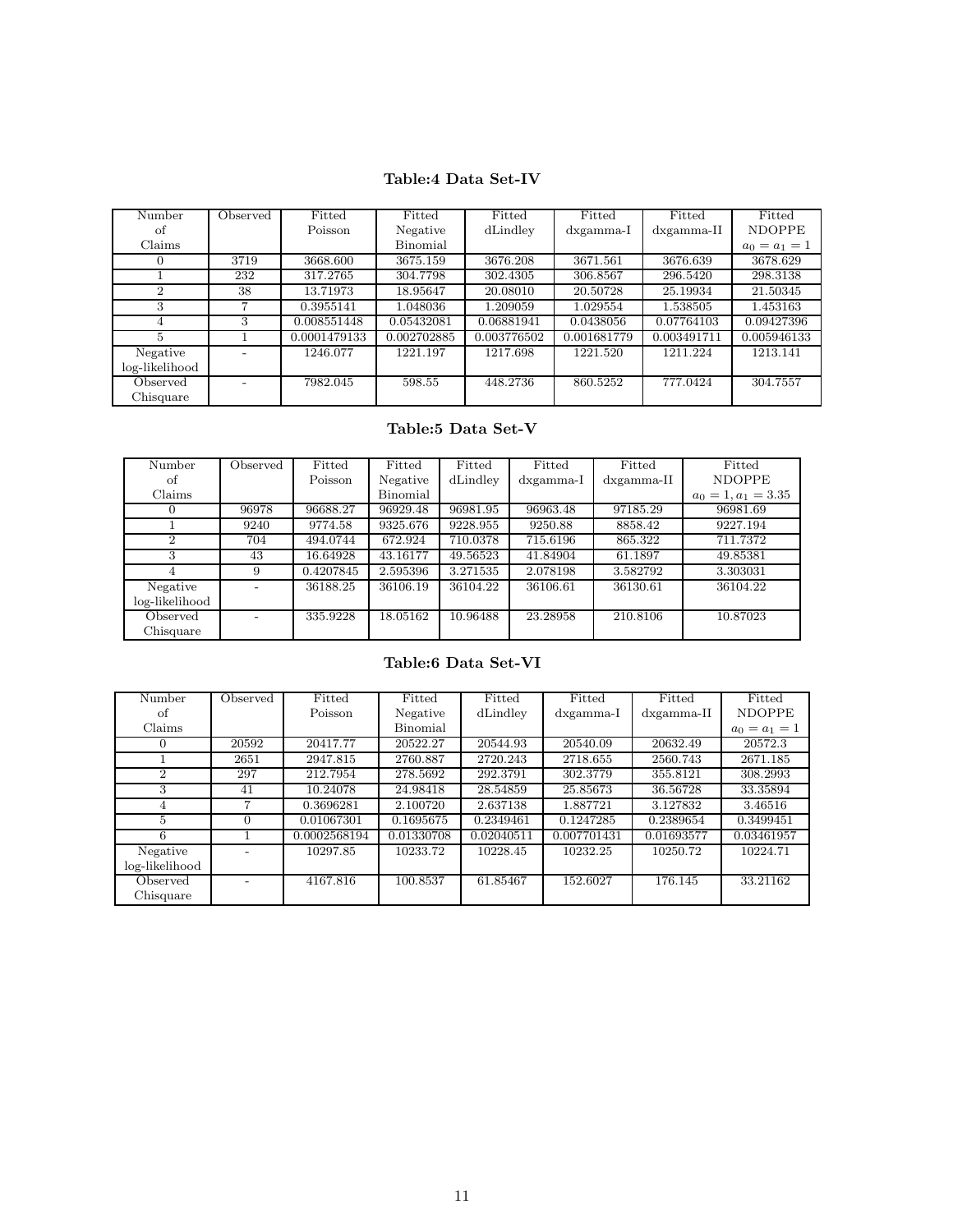| Table:7 Data Set-VII |  |
|----------------------|--|
|----------------------|--|

| Number         | Observed                    | Fitted       | Fitted       | Fitted       | Fitted             | Fitted              | Fitted                      |
|----------------|-----------------------------|--------------|--------------|--------------|--------------------|---------------------|-----------------------------|
| of             |                             | Poisson      | Negative     | dLindley     | $dx\text{gamma-I}$ | $dx\text{gamma-II}$ | <b>NDOPPE</b>               |
| Claims         |                             |              | Binomial     |              |                    |                     | $a_0 = 1, a_1 = a_2 = 0.01$ |
| $\theta$       | 71087                       | 67424.99     | 67960.82     | 68052.5      | 67775.91           | 68179.48            | 68472.88                    |
|                | 6744                        | 12363.00     | 11415.29     | 11225.99     | 11366.38           | 10612.39            | 10556.37                    |
| $\overline{2}$ | 2067                        | 1133.436     | 1438.059     | 1507.513     | 1646.199           | 1910.340            | 1652.717                    |
| 3              | 690                         | 69.27539     | 161.0327     | 184.0637     | 185.8067           | 259.1091            | 262.0185                    |
| 4              | 248                         | 3.175573     | 16.90529     | 21.26899     | 17.98504           | 29.38657            | 41.94244                    |
| 5              | 95                          | 0.1164542    | 1.703736     | 2.370814     | 1.578403           | 2.981471            | 6.760695                    |
| 6              | 34                          | 0.003558829  | 0.1669351    | 0.2576519    | 0.1295657          | 0.2807841           | 1.09478                     |
| 7              | 17                          | 9.322066e-05 | 0.01602279   | 0.02747802   | 0.01013466         | 0.02508084          | 0.1777548                   |
| 8              | 4                           | 2.136610e-06 | 0.001513872  | 0.002888127  | 0.0007644298       | 0.00215381          | 0.02889426                  |
| 9              | 3                           | 4.352973e-08 | 0.0001412684 | 0.0003000664 | 5.604773e-05       | 0.0001794176        | 0.004696679                 |
| 10             | 3                           | 7.981583e-10 | 1.305077e-05 | 3.088308e-05 | 4.017203e-06       | 1.458903e-05        | 0.0007627534                |
| 11             | $\mathcal{D}_{\mathcal{L}}$ | 1.330453e-11 | 1.195703e-06 | 3.153703e-06 | 2.826347e-07       | 1.163190e-06        | 0.0001236865                |
| Negative       |                             | 44481.26     | 42392.02     | 42097.6      | 42256.75           | 41607.45            | 41257.56                    |
| log-likelihood |                             |              |              |              |                    |                     |                             |
| Observed       | $\overline{\phantom{0}}$    | 312143246723 | 4146376      | 1619743      | 16623717           | 14249230            | 53609.78                    |
| Chisquare      |                             |              |              |              |                    |                     |                             |
|                |                             |              |              |              |                    |                     |                             |

Table:8 Data Set-VIII

| Number         | Observed | Fitted    | Fitted   | Fitted   | Fitted       | Fitted        | Fitted          |
|----------------|----------|-----------|----------|----------|--------------|---------------|-----------------|
| of             |          | Poisson   | Negative | dLindley | $dx$ gamma-I | $dx$ gamma-II | <b>NDOPPE</b>   |
| Claims         |          |           | Binomial |          |              |               | $a_0 = a_1 = 1$ |
| $\theta$       | 530642   | 528917.3  | 529526.7 | 529646.2 | 529458.2     | 530005.8      | 529832.4        |
|                | 33495    | 36734.96  | 35556.89 | 35318.90 | 35557.22     | 34536.13      | 34956.52        |
| $\mathfrak{D}$ | 2585     | 1275.679  | 1790.692 | 1896.219 | 1867.180     | 2302.655      | 2050.054        |
| 3              | 211      | 29.53329  | 80.16146 | 92.25659 | 72.9354      | 108.9847      | 112.713         |
| 4              | 25       | 0.5127949 | 3.364198 | 4.241825 | 2.40716      | 4.252032      | 112.713         |
| Negative       |          | 146704.8  | 146051.2 | 145973.0 | 146039.8     | 146083.2      | 145879.5        |
| log-likelihood |          |           |          |          |              |               |                 |
| Observed       |          | 3919.575  | 826.9477 | 600.6708 | 871.6106     | 946.4252      | 348.6467        |
| Chisquare      |          |           |          |          |              |               |                 |

## Bibliography

- 1. Ahmed, A-H. N. and Afify, A. Z. (2019): A new discrete analog of the continuous Lindley distribution, with reliability applications, Proceedings of 62nd ISI World Statistics Congress, Kuala Lumpur, vol.5, 7-14.(isi2019.org/proceeding/3.CPS/CPS VOL 5)
- 2. Barlow, R. E. and Proschan, F. (1965): Mathematical theory of reliability. John Wiley & Sons Inc., New York.
- 3. Bakouch, H.S., Jazi, M. A. and Nadarajah, S. (2014): A new discrete distribution, Statistics, 48, 200-240.
- 4. Bermúdez, L. (2009): A priori ratemaking using bivariate Poisson regression models, Insurance: Mathematics and Economics, 44, 135-141.
- 5. Bouchahed, L. and Zeghdoudi, H. (2018): A new and unified approach in generalizing the Lindley's distribution with applications, Statistics in Transition, 19(1), 61-74.
- 6. Boucher, J. P., Denuit, M. and M. Guillén, M. (2007): Risk classification for claim counts: A comparative analysis of various zero-inflated mixed Poisson and hurdle models, North American Actuarial Journal, 11(4), 110-131.
- 7. Famoye, F. (1993): Restricted generalized Poisson regression model, Communications in Statistics-Theory and Methods, 22, 1335-1354.